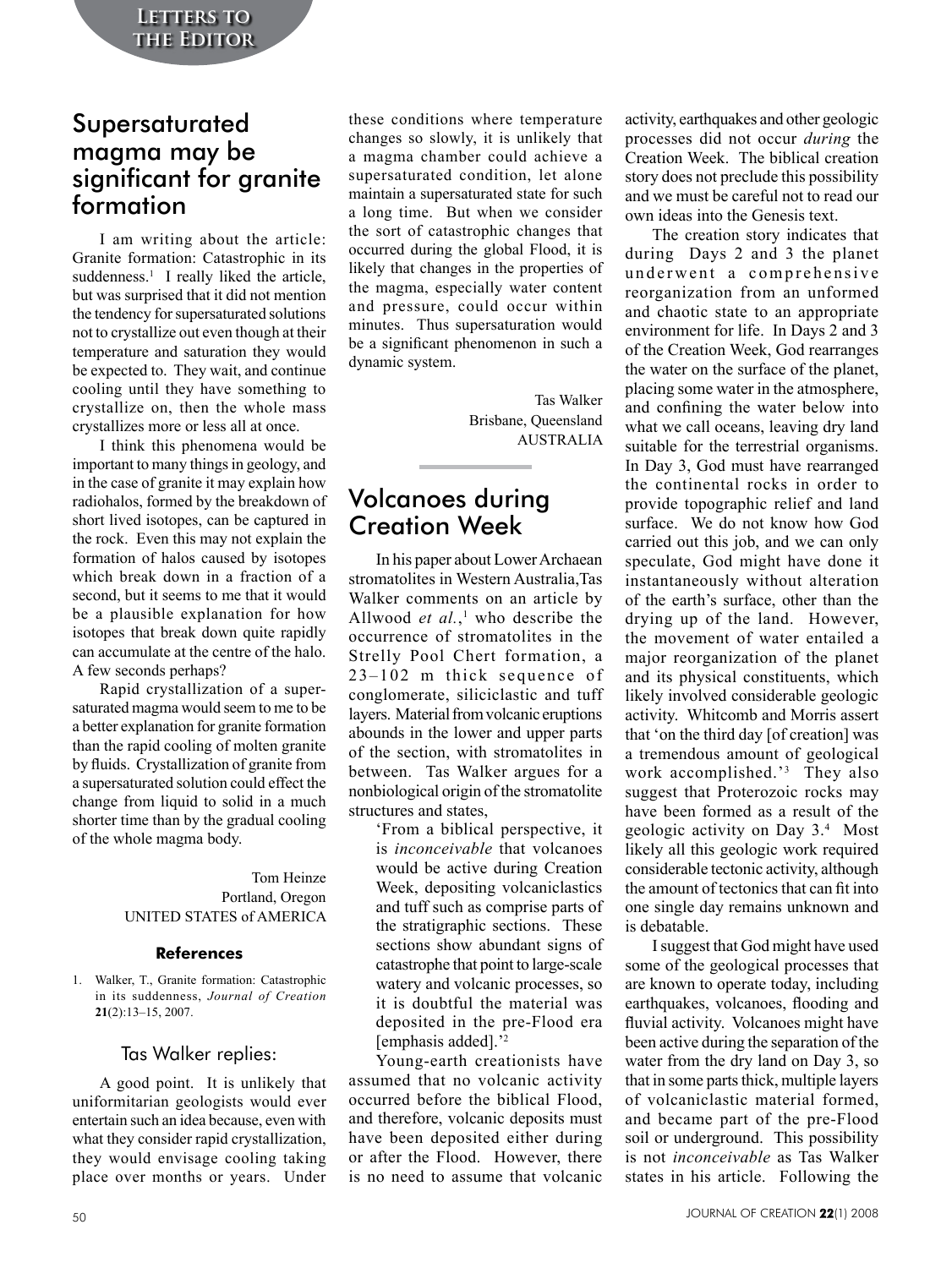same reasoning, the occurrence of conglomerates is also compatible with a Creation scenario. Layers of conglomerates containing clasts of different sizes could have been formed during the movement of the water from one area to another.

It is also possible that volcanic activity occurred after the Fall and before the Flood.<sup>5</sup> Again, the biblical text does not preclude that possibility. This idea has long been resisted by young-earth creationists who commonly assumed that nature and the earth followed a progressive biological degradation after the Fall, without much alteration of the physical environment.<sup>6</sup> But does the Bible say so? The Bible only says that 'the LORD God had not caused it to rain upon the earth' (Gen. 2:5), which has led many Christians to assume that the earth was a stable, near-paradisiacal place even after the Fall, excluding most kinds of geologic activity that we see today. I believe that this is an unproven assumption that perhaps will only be solved by revelation.

### Raul Esperante Loma Linda, CA UNITED STATES of AMERICA

#### **References**

- 1. Allwood, A.C., Walter, M.R., Kamber, B.S., Marshall, C.P. and Burch I.W., Stromatolite reef from the Early Archaean era of Australia, *Nature* **441**:714–718, 2006.
- 2. Walker, T., Controversial claim for earliest life on Earth. *Journal of Creation* **21**:11–13, 2007.
- 3. Whitcomb Jr, J.C. and Morris, H.M., *The Genesis Flood*, Philadelphia: The Presbyterian and Reformed Publishing Company, PA, p. 214, 1961.
- 4. Whitcomb and Morris, ref. 3, p. 230.
- 5. For a more in-depth discussion of this possibility, see Brand, L., Wholistic geology: geology before, during, and after the biblical Flood, *Origins* **61**:7–34, 2007.
- 6. Whitcomb and Morris, ref. 3, pp. 242–243.

## Tas Walker replies:

Raul Esperante raises two questions crucial to a biblical understanding of geology, namely the sorts of geological

processes that occurred 1) during Creation Week and 2) between the Fall and the Flood.

In the case of the latter, we could start with the assumption that geologic processes and environments were similar in the pre-Flood era to what happens today. That would include familiar things like landscape erosion, sedimentation, earthquakes, tsunamis, swamps and volcanoes. The fact that the planet was inhabited (by people, animals and plants) presumably limited the scale of the processes (and hence their destructiveness) to what we see today. We need not insist that things were exactly the same—the climate may have been more equable, the oceans smaller, volcanoes hotter and environments different. As Raul points out, we do not know the answers to these questions because we were not there, but many creationists have speculated. Time, however, is a key factor because just 1,700 years elapsed between the Fall and the Flood. This means that the quantity of geological product would have been relatively small. $1,2$ 

For the Creation Week there are additional constraints on our thinking: 1) the time scales were incredibly short (6 days total), the quantity of geological material produced was incredibly large (the whole planet), God acted supernaturally, there was a fully functioning biosphere at the end of the Week, and the completed creation was 'very good'. Like Raul, I and others have considered how the events described in Genesis 1 could have impacted geology. If we are to link the biblical record to rocks in the field we need models with sufficient detail. But as Raul says, we lack the information to construct such models, and so all our conclusions will remain speculative.

When I developed my biblical geological model, I envisaged that Creation Week divided logically into two distinct geological stages: a) a Foundational stage commencing with the original creation of the earth (Days 1 and 2); and b) a Gathering stage commencing with the appearance of dry land (Days 3 to 6).<sup>1,2</sup> Some of the

events described in Genesis could well have involved earthquakes, tectonics, hydraulics and the like, and still be consistent with a 'very good' world. Presumably the geological processes operating, like tsunamis, floods, earthquakes, volcanoes and landslides. all of which are destructive today, would need to have been completed before the creation of plants, animals and mankind. It does not make sense that God would create plants, for example, and bury some of them under a landslide a day or so later.

The same thought can be explored with volcanic eruptions. Would it be consistent with a 'very good' creation for the atmosphere to be filled during Creation Week with tonnes of glowing ash and dust, for it to accumulate on landscape to a depth of hundreds of metres, and to be so hot that it welds into tuff? Such a senario is consistent with the *judgment* of the Flood, but hard to reconcile with a good creation. The material would all have to be cleared from the sky and cooled before anything was created to which it could prove harmful.

So which rocks can we point to as being formed during Creation Week? Creationist geologists have published much about the location of the pre-Flood/Flood boundary. Researchers have put it at the base of the Cambrian,<sup>3</sup> in the Upper Precambrian,<sup>4</sup> at the Archean-Proterozoic boundary<sup>5</sup> and at the base of the transition zone in the earth's mantle.<sup>6</sup> Most suggest that the location on the geologic column will vary from place to place on the earth. Early on I envisaged that the boundary would likely be somewhere in the Precambrian. When I examined the basement rocks of the Brisbane area I considered the possibility that the pre-Flood boundary in that particular instance could have been in the Carboniferous, because of the lack of fossils within the rocks in question.2 At present I lean toward the view that there are no Creation Week rocks exposed on the earth, that they were all destroyed or buried during the Flood catastrophe.<sup>6</sup>